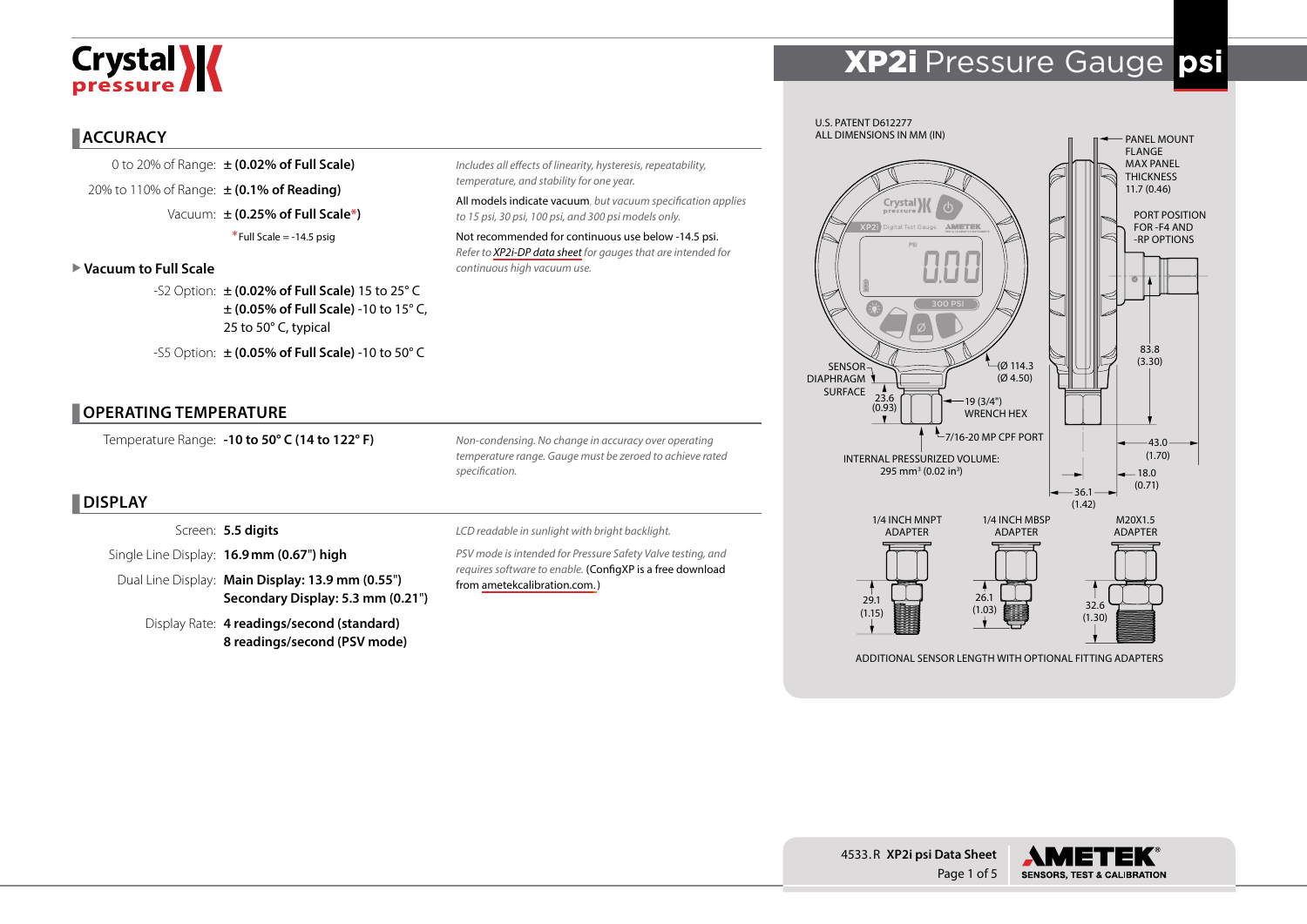# **Crystal >>>>**

## **POWER**

*The XP2i is Intrinsically Safe only if powered by one of the following battery types.*

| ATEX/IECEx: | <b>Approved Battery Type</b> | $Ta =$                  | <b>Marking</b>  |  |
|-------------|------------------------------|-------------------------|-----------------|--|
|             | Rayovac Max Plus 815         | $-20$ to $50^{\circ}$ C | Ex ia IIC T4 Ga |  |
|             | <b>Energizer E91</b>         |                         |                 |  |
|             | Energizer EN91               | $-20$ to 50 $\degree$ C | Ex ia IIC T3 Ga |  |
|             | Duracell MN1500              |                         |                 |  |

| CSA: | <b>Approved Battery Type</b> | $Ta =$                  | <b>Marking</b>                      |  |  |  |
|------|------------------------------|-------------------------|-------------------------------------|--|--|--|
|      | Rayovac Max Plus 815         | $-20$ to 45 $\degree$ C | Class I, Division 1, A, B, C, D T4  |  |  |  |
|      | Energizer E91                |                         |                                     |  |  |  |
|      | Energizer EN91               | -20 to 50 $^{\circ}$ C  | Class I, Division 1, A, B, C, D T3C |  |  |  |
|      | Rayovac Max Plus 815         |                         |                                     |  |  |  |

3 x AA: **1500 hours, typical** Ultra Low Power: **> 1 year, typical\*\***

*Uses 3 alkaline AA (LR6) batteries. Use of backlight and/or RS232 reduces operating time.*

*Optional AC power supply available.*

*\*\*20 minute recording interval or greater in LT5 mode.*

For hazardous location product warnings, refer to the operation manual.

## **DATA/COMMUNICATION**

Digital Interface: **RS232, DB-9F**

## **DATALOGGING**

Capacity: **32000 data points** Storage Type: **Non-volatile flash memory** Minimum Interval: **1 second** Maximum Interval: **18 hours** Min. Event Duration: **250 mS\*\*\***

*Free Labview® drivers and programming instructions are available for download from website.*

#### For hazardous location product warnings, refer to the operation manual.

*DataLoggerXP Firmware Update may be purchased at time of order, or an Upgrade Package may be purchased afterward. Software available for download from our website. Produces csv files, or uses Excel template files (samples included) to automatically format and graph data. \*\*\* Logging Type - Average with Peaks.*

# XP2i Pressure Gauge **psi**

### **CERTIFICATIONS**



**II 1G Ex ia IIC T4/T3 Ga FTZU 12 ATEX 0048X**

to the operation manual.

|--|--|

**Ex ia IIC T4/T3 Ga IECEx FTZU 12.0009X**



Exia Intrinsically Safe and Non-incendive for Hazardous Locations: Class I, Division 1, Groups A, B, C and D, Temperature Code T4 or T3C. For hazardous location product warnings, refer



XP2i complies with the Electromagnetic Compatibility and the Pressure Equipment Directives.



XP2i complies with the Australian Radiocommunications (Electromagnetic Compatibility) Standard 2008.



XP2i is approved for use as a portable test instrument for Marine use and complies with Det Norsjke Veritas' Rules for Classification of Ships, High Speed & Light Craft and Offshore Standards.

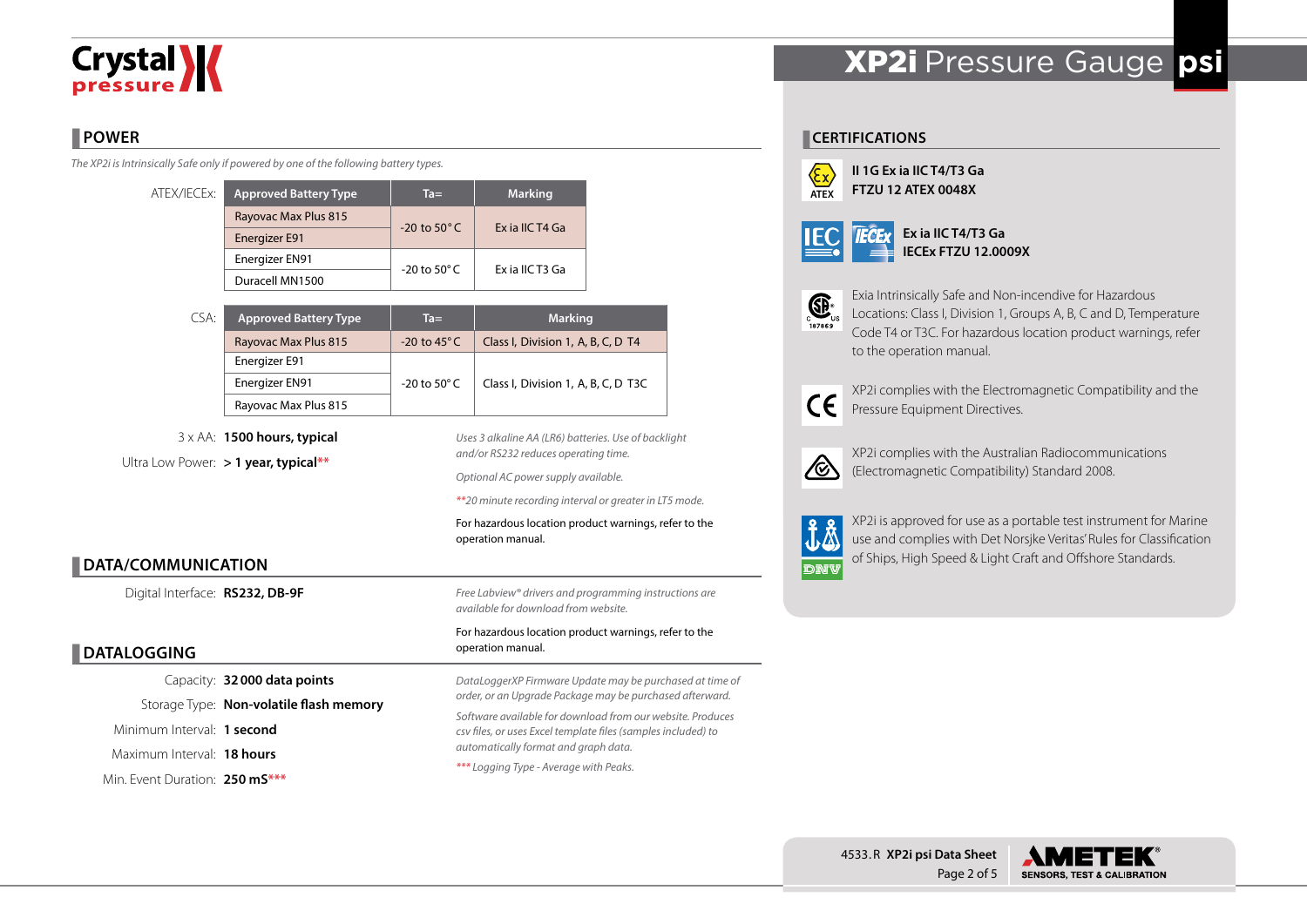# **Crystal \/**

### **ENCLOSURE**

|                                    | Weight: 562 g (19.8 oz)                              | Weight includes batteries.                                                                                                                                                                                  |  |  |  |  |  |  |
|------------------------------------|------------------------------------------------------|-------------------------------------------------------------------------------------------------------------------------------------------------------------------------------------------------------------|--|--|--|--|--|--|
|                                    | Rating: <b>IP66 and IP67</b>                         | Submersible to 1 m for 30 minutes [IEC 60529].                                                                                                                                                              |  |  |  |  |  |  |
|                                    | Housing: Diecast aluminum                            | Nickel plating over low copper, marine grade aluminum.                                                                                                                                                      |  |  |  |  |  |  |
|                                    | Keypad and Labels: <b>UV Resistant Polyester</b>     | LCD protected from impact damage by 1.5 mm (0.06") thick<br>polycarbonate lens under polyester window.                                                                                                      |  |  |  |  |  |  |
|                                    |                                                      | Skydrol® compatible.                                                                                                                                                                                        |  |  |  |  |  |  |
|                                    |                                                      | For hazardous location product warnings, refer to the<br>operation manual.                                                                                                                                  |  |  |  |  |  |  |
| <b>SENSOR</b>                      |                                                      |                                                                                                                                                                                                             |  |  |  |  |  |  |
|                                    | Wetted Materials: (WRENCH TIGHT) 316 stainless steel | All welded, with a permanently filled diaphragm seal.                                                                                                                                                       |  |  |  |  |  |  |
|                                    | (FINGER TIGHT) 316 stainless steel                   | Metal to metal cone seal; O-ring can be removed if necessary.<br>Optional connection on back.                                                                                                               |  |  |  |  |  |  |
|                                    | and Viton <sup>®</sup> (internal o-ring)             |                                                                                                                                                                                                             |  |  |  |  |  |  |
| Diaphragm Seal Fluid: Silicone Oil |                                                      | 1/4" male NPT adapter included unless BSP, M20, or 15KPSI is<br>specified.<br>1/4" medium pressure tube system compatible with<br>HiP LM4 and LF4 Series, Autoclave Engr SF250CX Male<br>and Female Series. |  |  |  |  |  |  |
|                                    | Connection: Crystal CPF <sup>*</sup> Female          |                                                                                                                                                                                                             |  |  |  |  |  |  |
|                                    |                                                      |                                                                                                                                                                                                             |  |  |  |  |  |  |
| <b>STORAGE TEMPERATURE</b>         |                                                      | * U.S. Patent No. 8,794,677                                                                                                                                                                                 |  |  |  |  |  |  |
|                                    | Temperature Range: -40 to 75° C (-40 to 167° F)      | Batteries should be removed if stored for more than one month.                                                                                                                                              |  |  |  |  |  |  |

### **SPECIAL FEATURES**

**The following requires the use of our free [ConfigXP](http://www.ametekcalibration.com/products/software/configuration-software/configxp-configuration-software) software**

- User Defined Unit: **Allows the user to define and display any pressure units not included, or to use the gauge to display force, level, or other pressure related parameters. Reduce or increase displayed resolution.**
	- PSV Mode: **Intended for pressure safety valve / burst disk testing. 8 readings per second. Captures point at which valve opens, as well as reseat pressure.**
	- Averaging: **Smooths unsteady readings (1 to 10 samples).**
	- Remove: **Unwanted pressure units from Units button.**
	- Disable: **Peak pressure button.**
- Limit or Disable: **Zero button.**
- Password Protect: **Changes to configuration or calibration factor(s).**
	- Save: **Configuration to a file.**
	- Copy: **Configuration can be copied to other gauges.**

# XP2i Pressure Gauge **psi**

### **STANDARD DELIVERY**

- XP2i Gauge
- CD Manual
- ISO 17025 Accredited Calibration Certificate, NIST Traceable
- CPF Connection Fitting (ranges 10 000 psi and lower)

### **ACCESSORIES**

#### **Protective Boot** P/N **3696**

- **Magnetic Hanging Strap** P/N **5203**
- **AC Adapter Kit** P/N **2984**

**USB B to RS232 DB9M Cable** P/N **3313**

**Waterproof Carrying Case** P/N **2888**

### **COMPLEMENTARY PRODUCTS**

### **Crystal Engineering offers a wide range of products that work with the XP2i:**

- [Discounted three year calibration program](http://www.ametekcalibration.com/-/media/ametekcalibration/download_links/pressure/xp2i/ametekcal%20flyer.pdf)
- [Fittings that connect without tools, safely and without leaks](http://www.ametekcalibration.com/products/pump-systems/pressure-fittings/cpf-crystal-pressure-fittings)
- [Lightweight, super flexible high pressure hoses](http://www.ametekcalibration.com/products/pump-systems/pressure-fittings/cpf-crystal-pressure-fittings)
- [Pneumatic hand pumps](http://www.ametekcalibration.com/products/pump-systems/pneumatic-hand-pumps/t-900-series-pneumatic-hand-pump)
- [Hydraulic hand pumps](http://www.ametekcalibration.com/products/pump-systems/hydraulic-hand-pumps/t-600-series-hydraulic-hand-pump)
- [Portable pressure comparators](http://www.ametekcalibration.com/products/pump-systems/pressure-comparators)
- [Software, for the quickest way to calibrate pressure transmitters](http://www.ametekcalibration.com/products/software/calibration-software/fastcalxp-calibration-software) [and gauges](http://www.ametekcalibration.com/products/software/calibration-software/fastcalxp-calibration-software)

Autoclave Engineers Fluid Components is a division of Snap-tite, Inc. HiP is High Pressure Equipment Company. Viton is a registered trademark of DuPont Performance Elastomers.

4533.R **XP2i psi Data Sheet** Page 3 of 5 **SENSORS, TEST & CALIBRATION**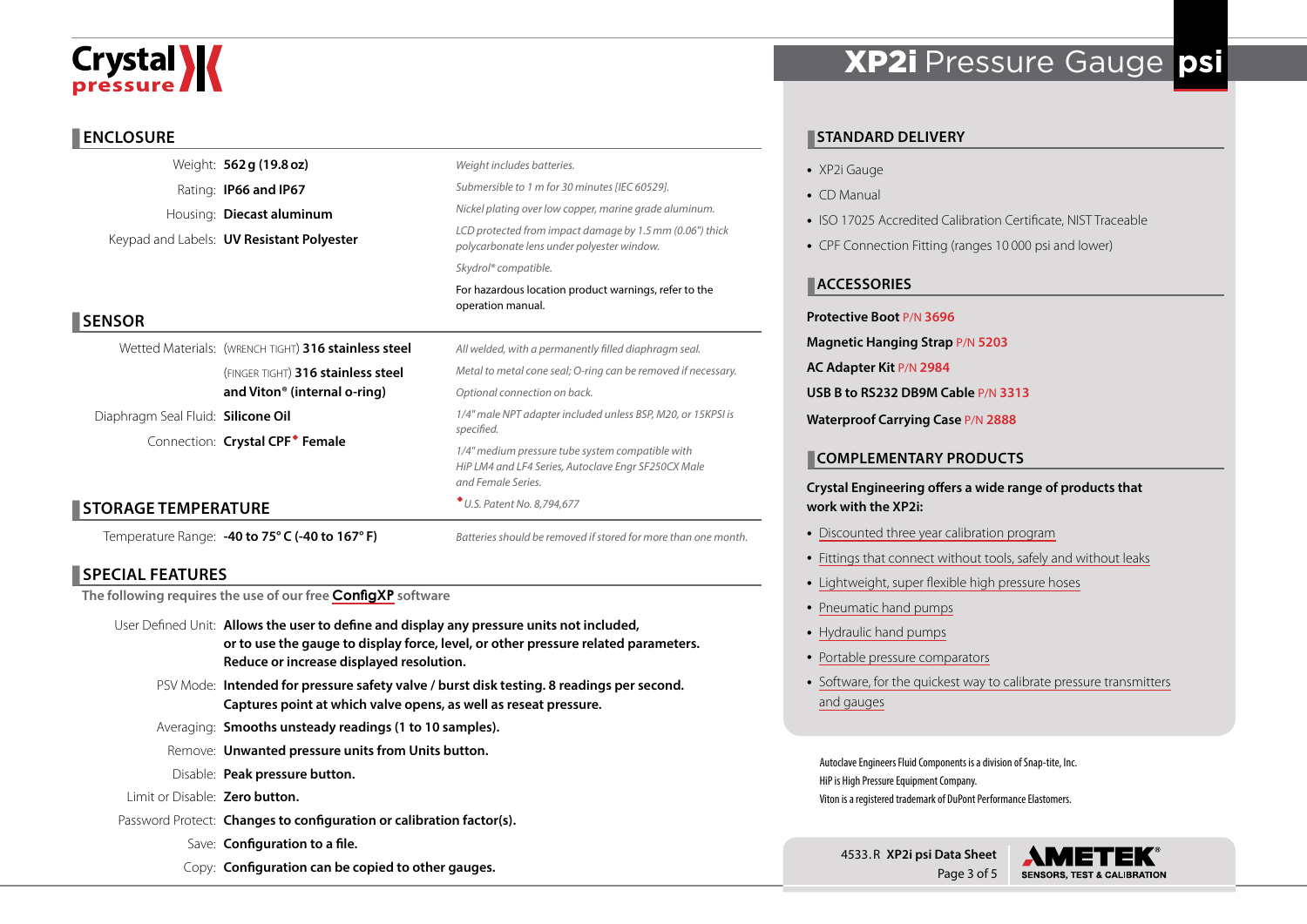

### **RANGE & RESOLUTION TABLE**

|               |                |                   |       | <b>Display Resolution</b> |           |              |                        |                    |        |              |              |            |                                      |
|---------------|----------------|-------------------|-------|---------------------------|-----------|--------------|------------------------|--------------------|--------|--------------|--------------|------------|--------------------------------------|
| P/N           | Range<br>(psi) | Over-<br>pressure | psi   | in.<br>H <sub>2</sub> O   | in.<br>Hg | mm<br>Hg     | mm<br>H <sub>2</sub> O | kg/cm <sup>2</sup> | bar    | mbar         | kPa          | <b>MPa</b> |                                      |
| 15PSI         | 15             | 6.5x              | 0.001 | 0.01                      | 0.001     | 0.01         | $\mathbf{1}$           | 0.0001             | 0.0001 | 0.1          | 0.01         | 0.00001    |                                      |
| 30PSI         | 30             | 3.0x              | 0.001 | 0.01                      | 0.001     | 0.1          | 1                      | 0.0001             | 0.0001 | 0.1          | 0.01         | 0.00001    |                                      |
| <b>100PSI</b> | 100            | 2.0x              | 0.01  | 0.1                       | 0.01      | 0.1          | $\mathbf{1}$           | 0.0001             | 0.0001 | 0.1          | 0.01         | 0.00001    |                                      |
| 300PSI        | 300            | 2.0 x             | 0.01  | 0.1                       | 0.01      |              |                        | 0.001              | 0.001  |              | 0.1          | 0.0001     |                                      |
| 500PSI        | 500            | 2.0x              | 0.01  | $\mathbf{1}$              | 0.1       | $\mathbf{1}$ |                        | 0.001              | 0.001  | $\mathbf{1}$ | 0.1          | 0.0001     |                                      |
| 1KPSI         | 1000           | 2.0 x             | 0.1   |                           | 0.1       |              |                        | 0.001              | 0.001  |              | 0.1          | 0.0001     |                                      |
| 2KPSI         | 2000           | 2.0x              | 0.1   |                           | 0.1       |              |                        | 0.01               | 0.01   |              | $\mathbf{1}$ | 0.001      |                                      |
| 3KPSI         | 3000           | 1.5x              | 0.1   |                           | 0.1       |              |                        | 0.01               | 0.01   |              | и            | 0.001      |                                      |
| 5KPSI         | 5000           | 1.5x              | 0.1   |                           |           |              |                        | 0.01               | 0.01   |              | $\mathbf{1}$ | 0.001      |                                      |
| 10KPSI        | 10000          | 1.5x              |       |                           |           |              |                        | 0.01               | 0.01   |              |              | 0.001      |                                      |
| 15KPSI        | 15000          | 1.3x              |       |                           |           |              |                        | 0.01               | 0.01   |              | 1            | 0.001      | CPF Adapter Fitting is not included. |

### **ORDERING INFORMATION**

| P/N                                                                                        | <b>Model</b>         | <b>Dual</b><br><b>Display</b> | <b>Accuracy</b>                                                                                   | <b>Adapter</b><br>Type | <b>Connection</b><br><b>Location</b> | Data logging | Pump System*            | Carrying Case~                                                                     | AMETEK offers a variety of solutions for pressure genera-     |  |  |  |
|--------------------------------------------------------------------------------------------|----------------------|-------------------------------|---------------------------------------------------------------------------------------------------|------------------------|--------------------------------------|--------------|-------------------------|------------------------------------------------------------------------------------|---------------------------------------------------------------|--|--|--|
|                                                                                            | XP2I                 |                               |                                                                                                   |                        |                                      |              |                         |                                                                                    | tion and measurement. Our line of products for pressure       |  |  |  |
|                                                                                            | Standard:            | No. (omit)                    | 0.1% of reading. . (omit)                                                                         | $NPT$ (omit)           | $Bottom (omit)$ $No(omit)$           |              | No Pump (omit)          |                                                                                    | generation includes everything from small pneumatic           |  |  |  |
|                                                                                            | Optional:            | $Yes -DD$                     | 0.02% of FS  - S2 $61/4B$ - BSP                                                                   |                        | Back - $RP$ Yes - $DL$               |              | System A. - <b>AXX</b>  | Aluminum  (omit)                                                                   | hand pumps to a precision, hydraulic pressure comparator      |  |  |  |
|                                                                                            |                      |                               | $0.05\%$ of FS - S5 M20x1.5. . - M20                                                              |                        | Panel Mount -F4                      |              | System A. - <b>AHX</b>  | Waterproof - W                                                                     | capable of generating up to 15000 psi/1000 bar/100 MPa.       |  |  |  |
|                                                                                            |                      |                               |                                                                                                   |                        |                                      |              | System B. - <b>BXX</b>  |                                                                                    |                                                               |  |  |  |
|                                                                                            | SAMPLE PART NUMBERS  |                               |                                                                                                   |                        |                                      |              | System B - <b>BHX</b>   |                                                                                    | All of our pumps may be ordered as part of a Pump System,     |  |  |  |
| 300PSIXP2I.                                                                                |                      | .                             | .300 psi standard gauge, with a 1/4" NPT pressure fitting.                                        |                        |                                      |              | System C - CXX          | $\sim$ The Waterproof Case is<br>an <i>option</i> for Systems A, B,<br>and C only. | complete with an XP2i and delivered in a sturdy carrying      |  |  |  |
|                                                                                            | 5KPSIXP2I-S2-BSP-DL  |                               | .5000 psi gauge with 0.02% of FS accuracy, a 1/4" BSP pressure fitting,                           |                        |                                      |              | System C - CHX          |                                                                                    | case with custom insert.                                      |  |  |  |
|                                                                                            |                      |                               | and Data logging.                                                                                 |                        |                                      |              | System D - DOX          | The Waterproof Case is                                                             | * Refer to the following page for a more detailed description |  |  |  |
|                                                                                            | 10KPSIXP2I-DD-GWX-W. |                               | . 10000 psi Dual Display gauge with a System G pump system                                        |                        |                                      |              | System D - DWX          | the only option for Systems                                                        |                                                               |  |  |  |
|                                                                                            |                      |                               | and a waterproof carrying case.                                                                   |                        |                                      |              | System E - <b>EOX</b>   | G and H.                                                                           | of each pump system.                                          |  |  |  |
|                                                                                            |                      | ▶ Ordering a Pump System Only |                                                                                                   |                        |                                      |              | System F - FOV          |                                                                                    |                                                               |  |  |  |
|                                                                                            |                      |                               | Any pump system, carrying case, and connection fittings for an XP2i pressure gauge may be ordered |                        |                                      |              | System F - FWV          |                                                                                    |                                                               |  |  |  |
| separately from the gauge. Enter XP2I-NONE followed by the Pump System part number and the |                      |                               |                                                                                                   |                        |                                      |              | System $G. \ldots -GOX$ |                                                                                    |                                                               |  |  |  |
| Carrying Case option code.                                                                 |                      |                               |                                                                                                   |                        |                                      |              | System G - GWX          |                                                                                    |                                                               |  |  |  |
| SAMPLE PART NUMBER                                                                         |                      |                               |                                                                                                   |                        |                                      |              |                         |                                                                                    |                                                               |  |  |  |
|                                                                                            |                      | $XP2I-NONE-BHX-W$             | . System B pump system with a waterproof carrying case.                                           |                        |                                      |              |                         |                                                                                    |                                                               |  |  |  |